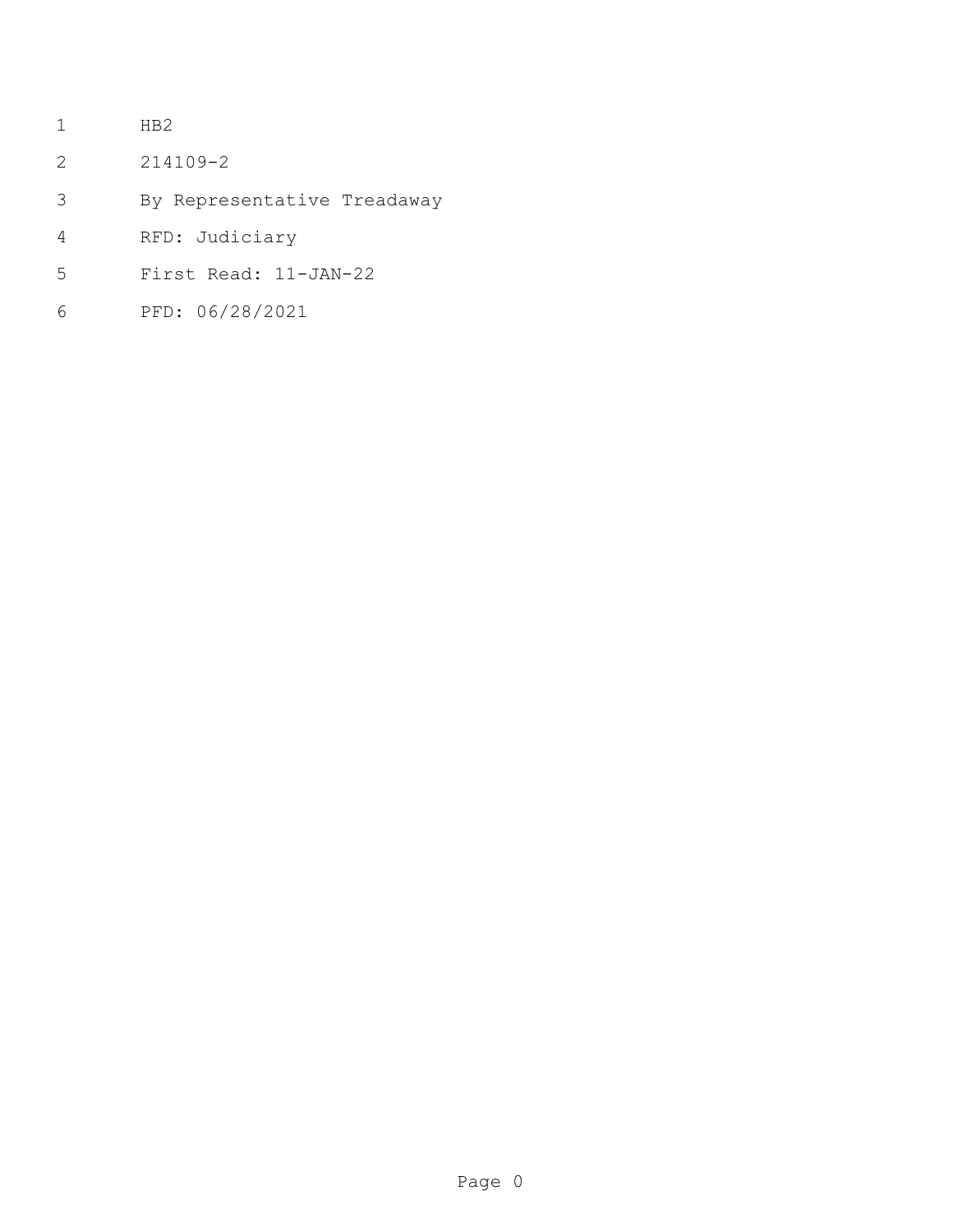| $\mathbf 1$  | ENGROSSED                                                      |
|--------------|----------------------------------------------------------------|
| $\mathbf{2}$ |                                                                |
| 3            |                                                                |
| 4            | A BILL                                                         |
| 5            | TO BE ENTITLED                                                 |
| 6            | AN ACT                                                         |
| 7            |                                                                |
| 8            | Relating to crimes and offenses; to create the                 |
| $\mathsf 9$  | Anti-Aggravated Riot Act; to amend Sections 13A-6-21,          |
| 10           | 13A-11-1, 13A-11-3, 13A-11-4, and 15-10-3, Code of Alabama     |
| 11           | 1975, and to add Sections $13A-11-3.1$ and $13A-11-5.1$ to the |
| 12           | Code of Alabama 1975, to create the crimes of assault against  |
| 13           | a first responder in the first and second degrees; to further  |
| 14           | provide for the crimes of riot and inciting to riot; to create |
| 15           | the crime of aggravated riot; to provide further for the crime |
| 16           | of assault in the second degree; to create the crime of        |
| 17           | unlawful traffic interference; to further provide for          |
| 18           | penalties for certain violations; to further provide for the   |
| 19           | arrest, release, and bail of certain offenders; to provide     |
| 20           | restrictions on the issuance of certain state funds to a       |
| 21           | political subdivision that abolishes or reduces funding to a   |
| 22           | local law enforcement agency under certain conditions; and in  |
| 23           | connection therewith would have as its purpose or effect the   |
| 24           | requirement of a new or increased expenditure of local funds   |
| 25           | within the meaning of Amendment 621 of the Constitution of     |
| 26           | Alabama of 1901, as amended by Amendment 890, now appearing as |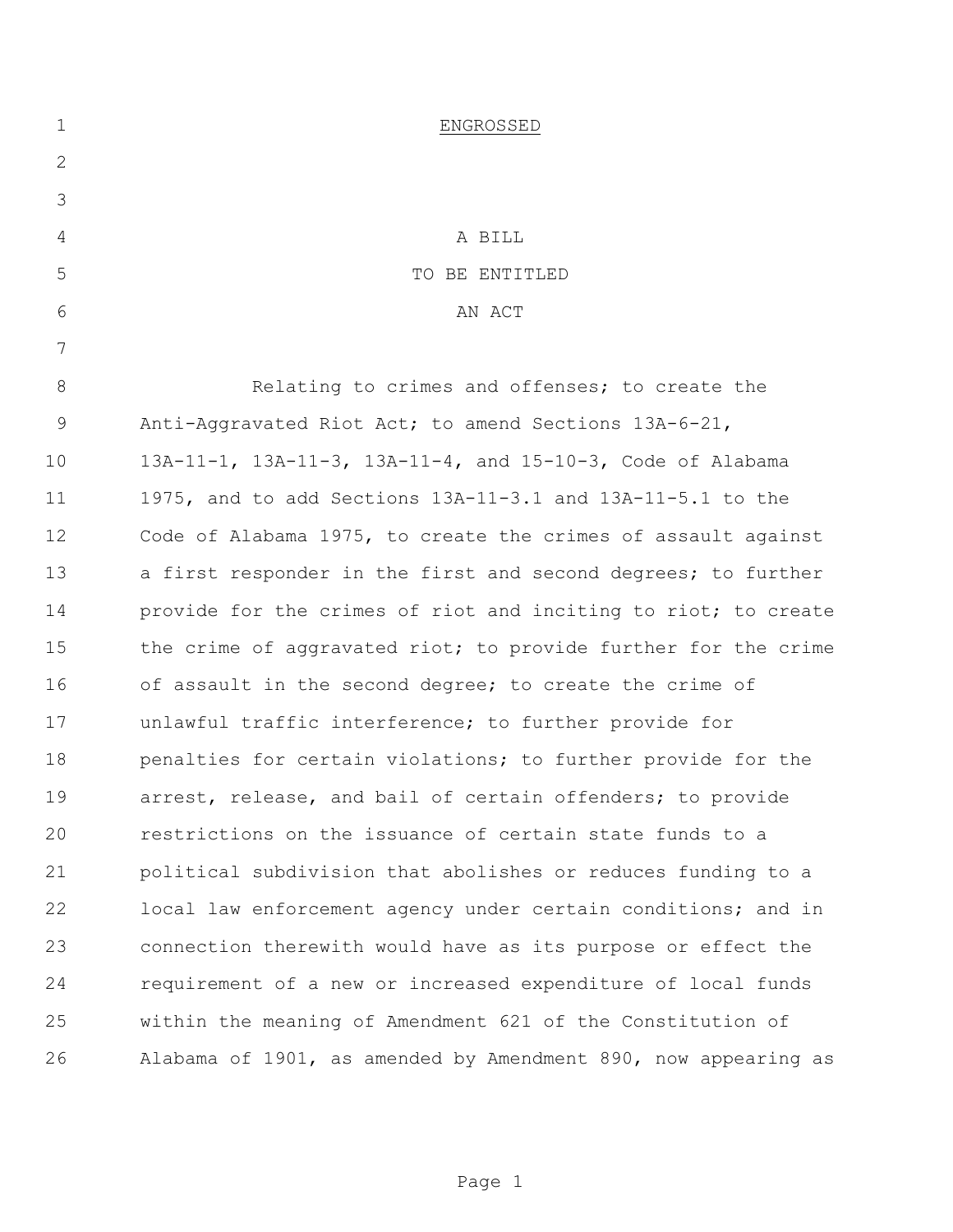Section 111.05 of the Official Recompilation of the Constitution of Alabama of 1901, as amended.

BE IT ENACTED BY THE LEGISLATURE OF ALABAMA:

 Section 1. This act shall be known and may be cited as the Anti-Aggravated Riot Act.

 Section 2. (a) As used in this section, the term first responder includes state, local, and tribal law enforcement officers; dogs or horses employed by a law enforcement agency for the principal purpose of aiding in the detection of criminal activity, enforcement of laws, or apprehension of criminal offenders; detention and correctional officers at any municipal or county jail or state 13 penitentiary; fire department and voluntary fire department 14 personnel; and emergency medical personnel who are actively employed or on active volunteer status.

 (b) A person commits the crime of assault against a first responder in the first degree when the person intentionally does any of the following to a first responder who is engaged in the performance of his or her official duties:

 (1) Causes serious physical injury to the first responder.

 (2) Causes physical injury by deadly weapon or dangerous instrument to the first responder.

 (3) Causes physical injury to the first responder by strangulation or suffocation, or an attempt thereof.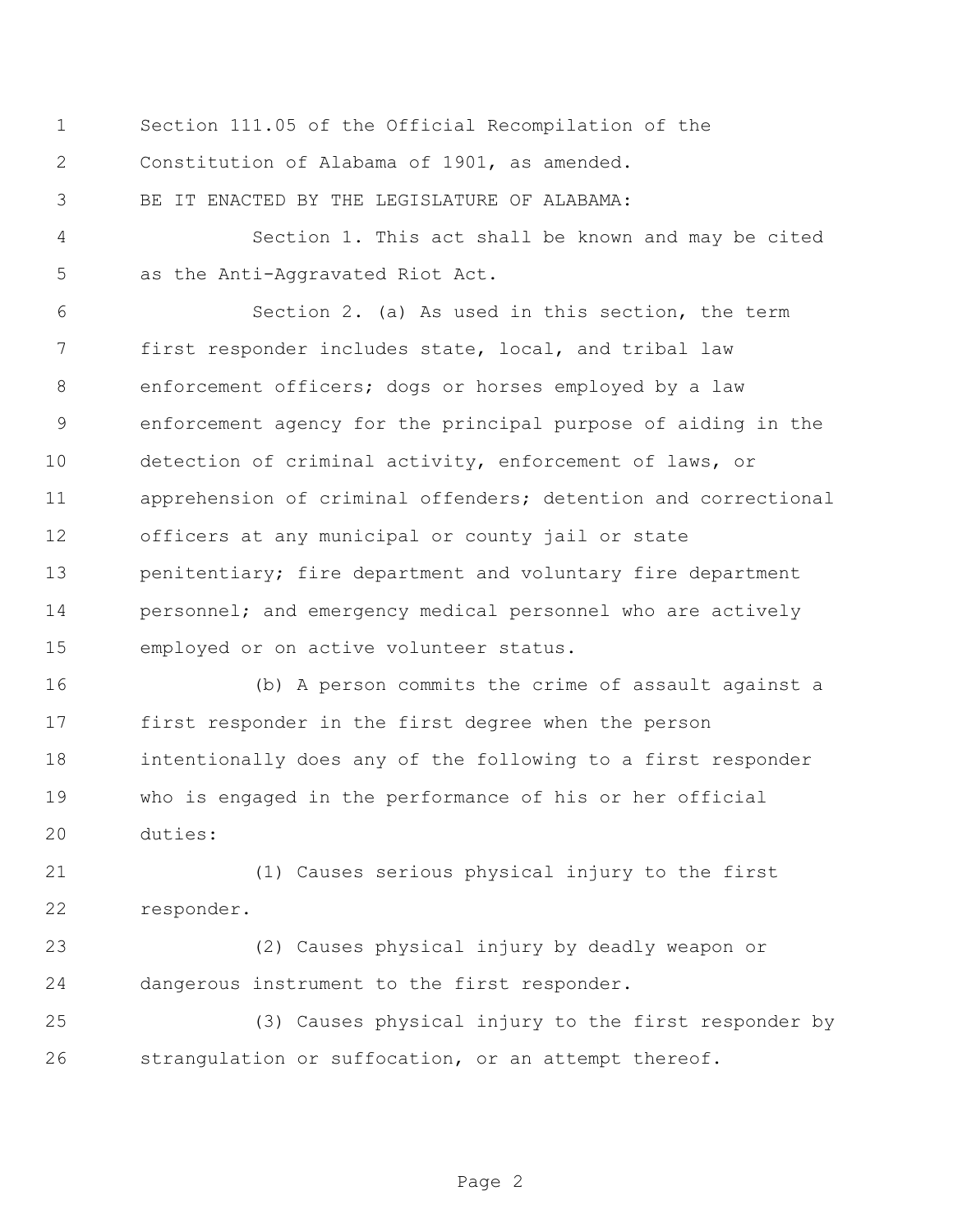(4) Causes physical injury to the first responder during a riot, aggravated riot, or unlawful assembly.

 (5) Causes or attempts to cause a first responder to come into contact with bodily fluids, unless the first responder consented to the contact or the contact was necessary to provide medical care. For purposes of this subdivision, "bodily fluids" has the same meaning as defined under Section 13A-6-242, Code of Alabama 1975.

 (c) Assault against a first responder in the first degree is a Class B felony. The defendant shall serve a minimum term of imprisonment of six months without consideration of probation, parole, good time credits, or any other reduction in time.

 (d) In addition to any fine, the defendant shall pay restitution, including, but not limited to, all of the following:

 (1) The costs of any and all medical treatment by any victim of the violation, including physical and occupational therapy and rehabilitation.

 (2) The cost of any damage to property, or full value of property if destroyed or damaged beyond repair.

 (3) The cost of any and all other losses suffered by any victim as a result of a violation of this section.

 Section 3. (a) As used in this section, the term first responder includes state, local, and tribal law enforcement officers; dogs or horses employed by a law enforcement agency for the principal purpose of aiding in the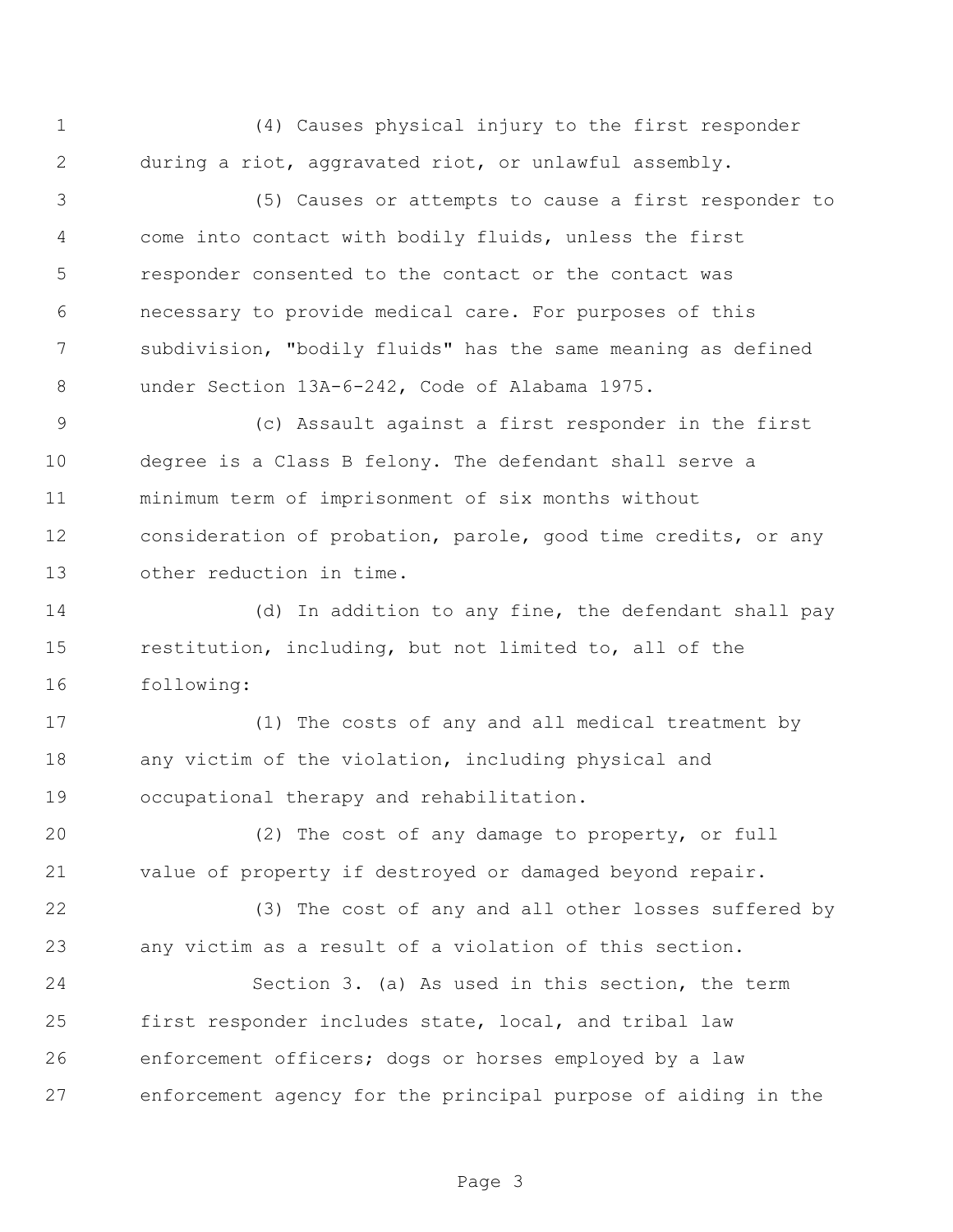detection of criminal activity, enforcement of laws, or apprehension of criminal offenders; detention and correctional officers at any municipal or county jail or state penitentiary; fire department and voluntary fire department personnel; and emergency medical personnel who are actively employed or on active volunteer status.

 (b) A person commits the crime of assault against a first responder in the second degree when the person intentionally causes physical injury to a first responder who is engaged in the performance of his or her official duties.

 (c) Assault against a first responder in the second degree is a Class C felony. The defendant shall serve a minimum term of imprisonment of three months without consideration of probation, parole, good time credits, or any other reduction in time.

 (d) In addition to any fine, the defendant shall pay restitution, including, but not limited to, all of the following:

 (1) The costs of any and all medical treatment of or for any victim of the violation, including physical and occupational therapy and rehabilitation.

 (2) The cost of any damage to property, or full value of property if destroyed or damaged beyond repair.

 (3) The cost of any and all other losses suffered by any victim as a result of a violation of this section.

 Section 4. Section 13A-6-21, Code of Alabama 1975, is amended to read as follows: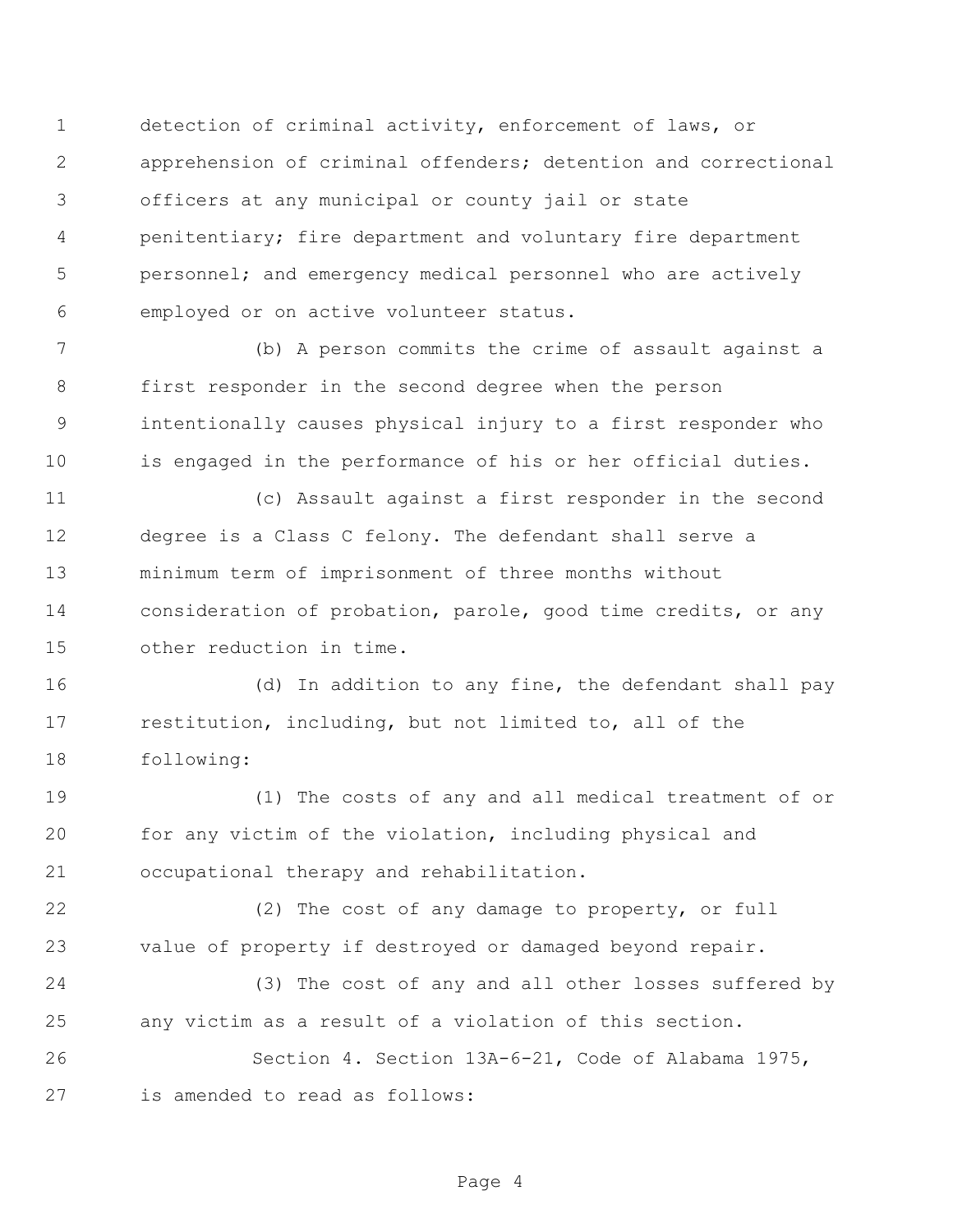1 "§13A-6-21.

2 "(a) A person commits the crime of assault in the 3 second degree if the person does any of the following:

4 "(1) With intent to cause serious physical injury to 5 another person, he or she causes serious physical injury to 6 any person.

7 The Mullett VI (2) With intent to cause physical injury to another 8 person, he or she causes physical injury to any person by 9 means of a deadly weapon or a dangerous instrument.

10 "(3) He or she recklessly causes serious physical 11 injury to another person by means of a deadly weapon or a 12 dangerous instrument.

13  $(4)$  With intent to prevent a peace officer, as 14 defined in Section 36-21-60, a detention or correctional 15 officer at any municipal or county jail or state penitentiary, 16 emergency medical personnel, cause physical injury to a 17 utility worker, or a firefighter from performing a lawful 18 duty, he or she intends to cause physical injury and he or she 19 causes physical injury to any person. For the purpose of this 20 subdivision, a person who is a peace officer who is employed 21 or under contract while off duty by a private or public entity 22 is a peace officer performing a lawful duty when the person is 23 working in his or her approved uniform while off duty with the 24 approval of his or her employing law enforcement agency. 25 Provided, however, that nothing contained herein shall be 26 deemed or construed as amending, modifying, or extending the 27 classification of a peace officer as off-duty for workers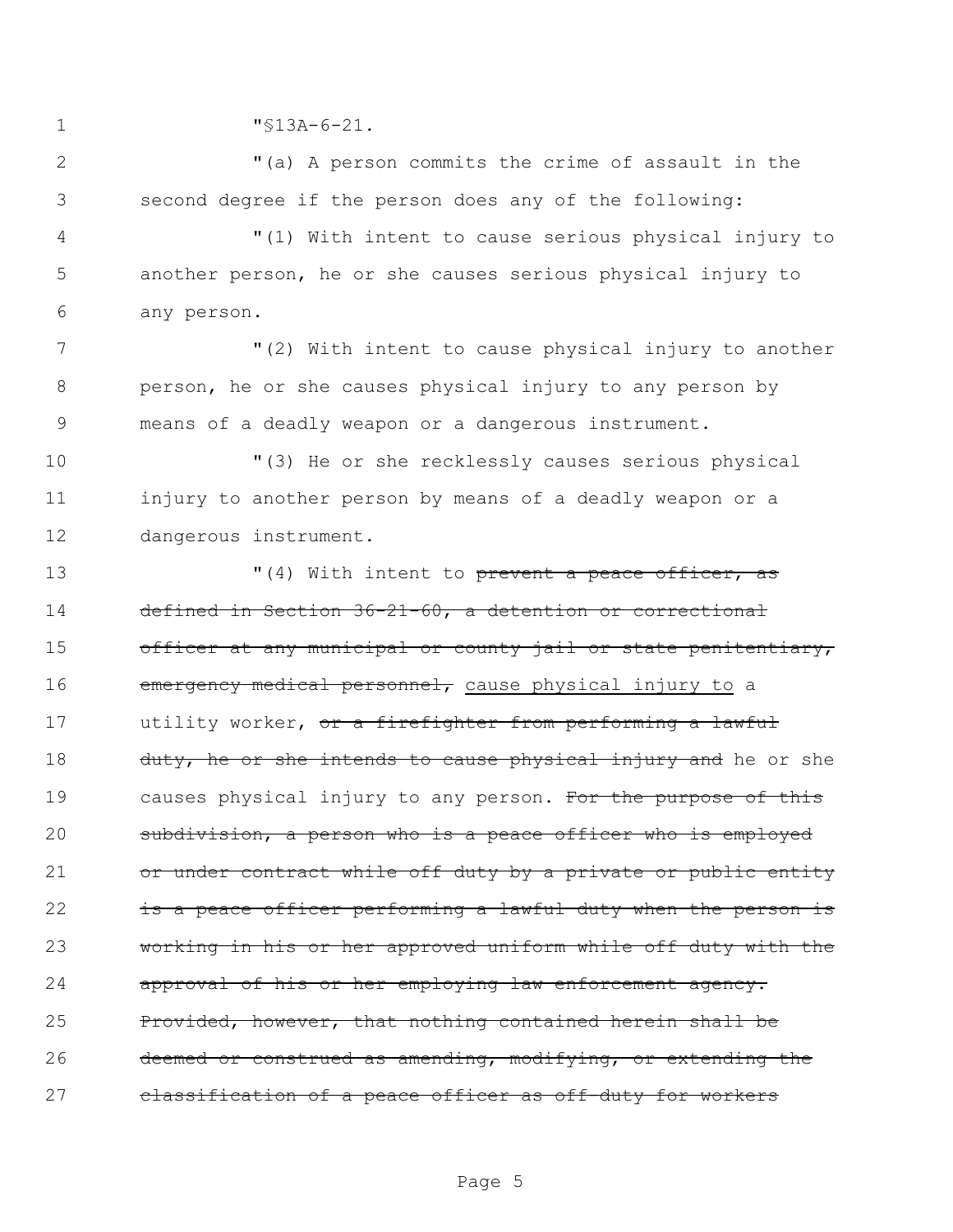compensation purposes or any other benefits to which a peace officer may otherwise be entitled to under law when considered on-duty. Additionally, nothing contained herein shall be deemed or construed as amending, modifying, or extending the tort liability of any municipality as a result of any action 6 or inaction on the part of an off-duty police officer. For the purposes of this subdivision, utility worker means any person who is employed by an entity that owns, operates, leases, or controls any plant, property, or facility for the generation, transmission, manufacture, production, supply, distribution, 11 sale, storage, conveyance, delivery, or furnishing to or for 12 the public of electricity, natural or manufactured gas, water, 13 steam, sewage, or telephone service, including two or more utilities rendering joint service.

 "(5) With intent to cause physical injury to a teacher or to an employee of a public educational institution during or as a result of the performance of his or her duty, he or she causes physical injury to any person.

 "(6) With intent to cause physical injury to a health care worker, including a nurse, physician, technician, or any other person employed by or practicing at a hospital as defined in Section 22-21-20; a county or district health department; a long-term care facility; or a physician's office, clinic, or outpatient treatment facility during the course of or as a result of the performance of the duties of the health care worker or other person employed by or practicing at the hospital; the county or district health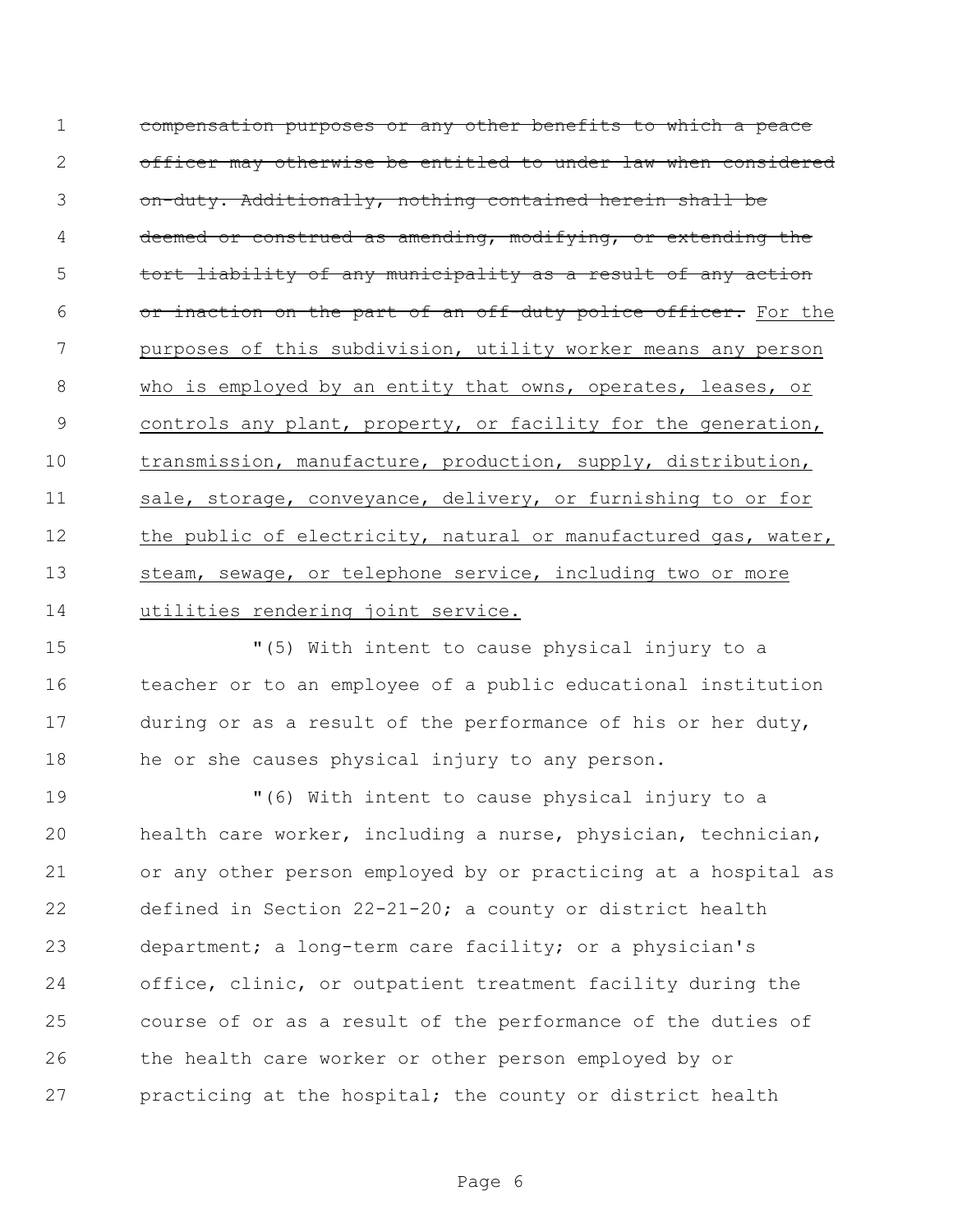department; any health care facility owned or operated by the State of Alabama; the long-term care facility; or the physician's office, clinic, or outpatient treatment facility; he or she causes physical injury to any person. This subdivision shall not apply to assaults by patients who are impaired by medication or to assaults on home health care workers while they are in private residences.

8 T(7) For a purpose other than lawful medical or therapeutic treatment, he or she intentionally causes stupor, unconsciousness, or other physical or mental impairment, or 11 injury to another person by administering to him or her, without his or her consent, a drug, substance, or preparation capable of producing the intended harm.

 "(b) Assault in the second degree is a Class C felony.

16 The Porthe purposes of this section, utility 17 worker means any person who is employed by an entity that 18 owns, operates, leases, or controls any plant, property, or facility for the generation, transmission, manufacture, production, supply, distribution, sale, storage, conveyance, 21 delivery, or furnishing to or for the public of electricity, 22 natural or manufactured gas, water, steam, sewage, or telephone service, including two or more utilities rendering 24 joint service.

 Section 5. Sections 13A-11-1, 13A-11-3, and 13A-11-4, Code of Alabama 1975, are amended to read as follows: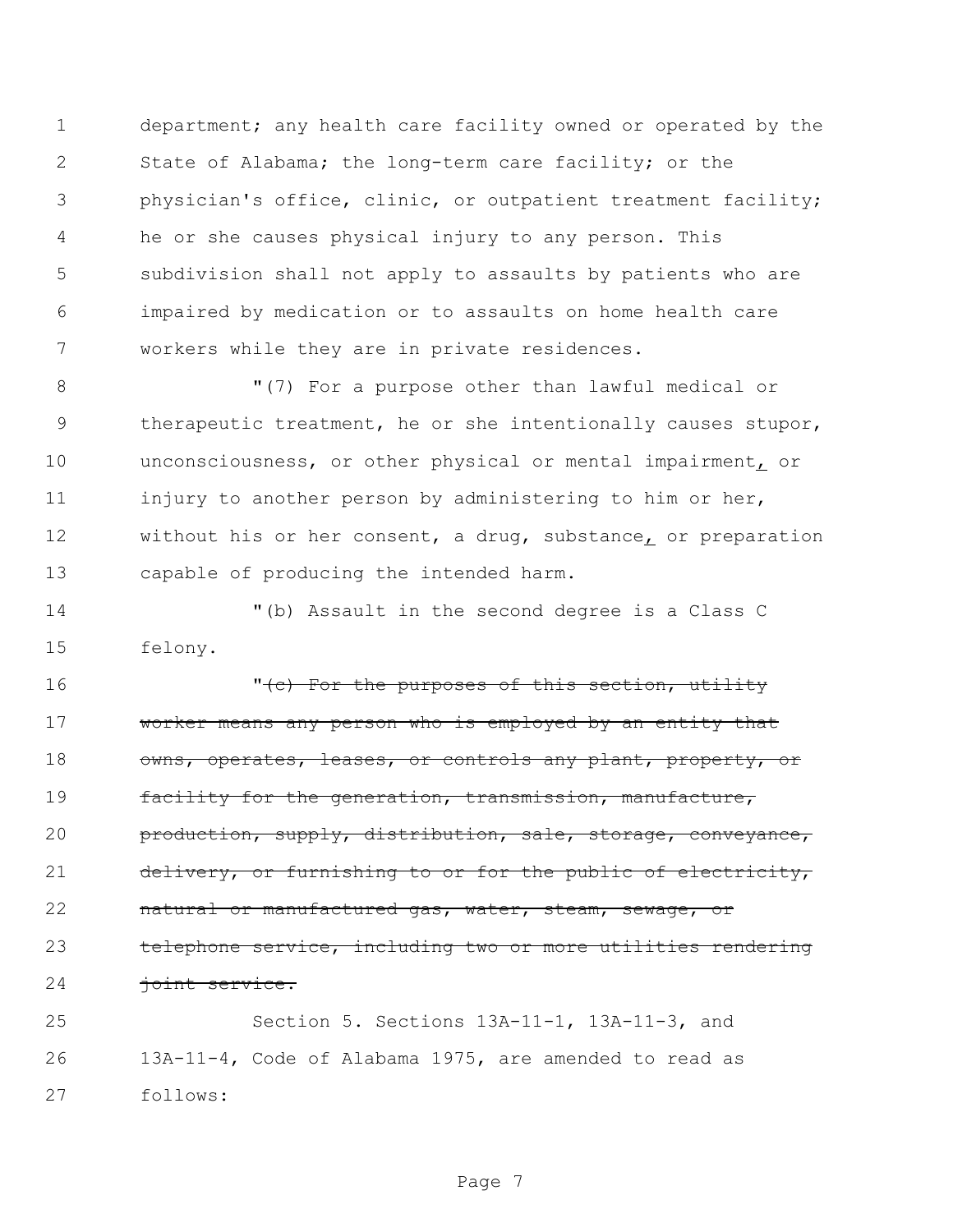"§13A-11-1.

2 The following definitions apply in this article: "(1) OBSTRUCT. To "obstruct" means to render impassable without unreasonable inconvenience or hazard. A gathering of persons to hear a person speak or otherwise communicate does not constitute an obstruction.

 "(2) PUBLIC PLACE. A place to which the public or a substantial group of persons has access, and includes, but is not limited to, highways, transportation facilities, schools, places of amusement, parks, playgrounds and hallways, lobbies and other portions of apartment houses not constituting rooms or apartments designed for actual residence; provided, that no private dwelling and no place engaged for a private gathering is included within the meaning of public place with respect to any person specifically invited therein.

 "(3) RIOT. The assemblage of five or more persons **resulting** engaging in conduct which creates an immediate 18 danger of and/or results in damage to property or injury to persons.

**"**(3) (4) TRANSPORTATION FACILITY. Any conveyance, premises or place used for or in connection with public passenger transportation, whether by air, railroad, motor vehicle, or any other method. It includes aircraft, water craft, railroad cars, buses and air, boat, railroad and bus terminals and stations, and all appurtenances thereto.

"§13A-11-3.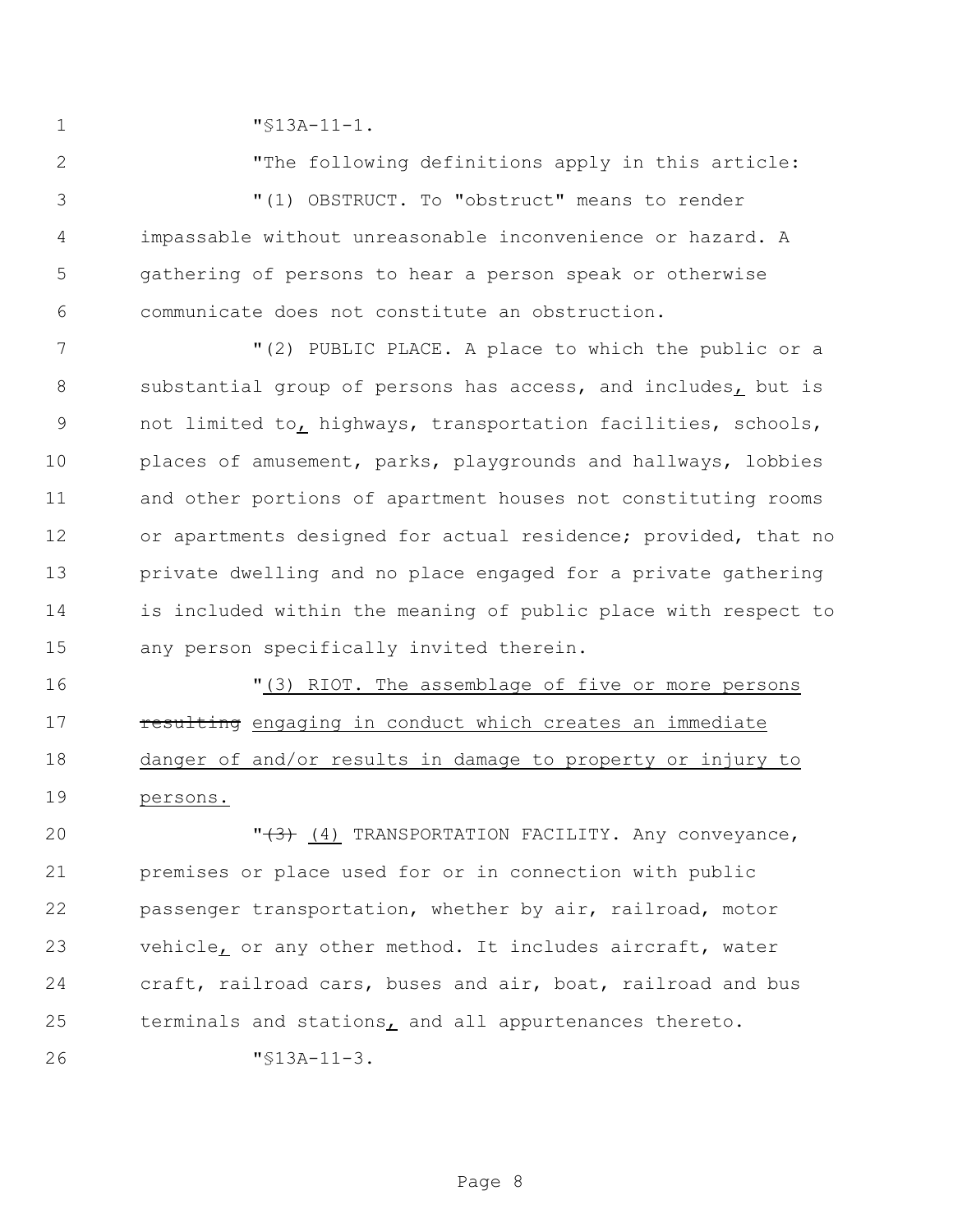| $\mathbf 1$  | "(a) A person commits the crime of riot if, with               |  |  |  |
|--------------|----------------------------------------------------------------|--|--|--|
| $\mathbf{2}$ | five or more other persons, he wrongfully engages in           |  |  |  |
| 3            | tumultuous and violent conduct and thereby intentionally or    |  |  |  |
| 4            | recklessly causes or creates a grave risk of public terror or  |  |  |  |
| 5            | alarm after receiving an order to disperse by a law            |  |  |  |
| 6            | enforcement officer or when in violation of a curfew, the      |  |  |  |
| 7            | person intentionally participates in a riot.                   |  |  |  |
| 8            | "(b) Riot is a Class A misdemeanor. On conviction,             |  |  |  |
| 9            | the defendant shall serve a minimum term of imprisonment of 30 |  |  |  |
| 10           | days without consideration of probation, parole, good time     |  |  |  |
| 11           | credits, or any other reduction in time.                       |  |  |  |
| 12           | "(c) In addition to any fine, the defendant shall              |  |  |  |
| 13           | pay restitution, including, but not limited to, all of the     |  |  |  |
| 14           | following:                                                     |  |  |  |
| 15           | "(1) The costs of any and all medical treatment by             |  |  |  |
| 16           | any victim of the violation, including physical and            |  |  |  |
| 17           | occupational therapy and rehabilitation.                       |  |  |  |
| 18           | "(2) The cost of any damage to property, or full               |  |  |  |
| 19           | value of property if destroyed or damaged beyond repair.       |  |  |  |
| 20           | "(3) The cost of any and all other losses suffered             |  |  |  |
| 21           | by any victim as a result of a violation of this section.      |  |  |  |
| 22           | $"$ \$13A-11-4.                                                |  |  |  |
| 23           | "(a) A person commits the crime of inciting to riot            |  |  |  |
| 24           | if he or she commands, solicits, incites, funds, or urges, or  |  |  |  |
| 25           | otherwise aids or abets another person to engage in tumultuous |  |  |  |
| 26           | and violent conduct of a kind likely to cause or create a      |  |  |  |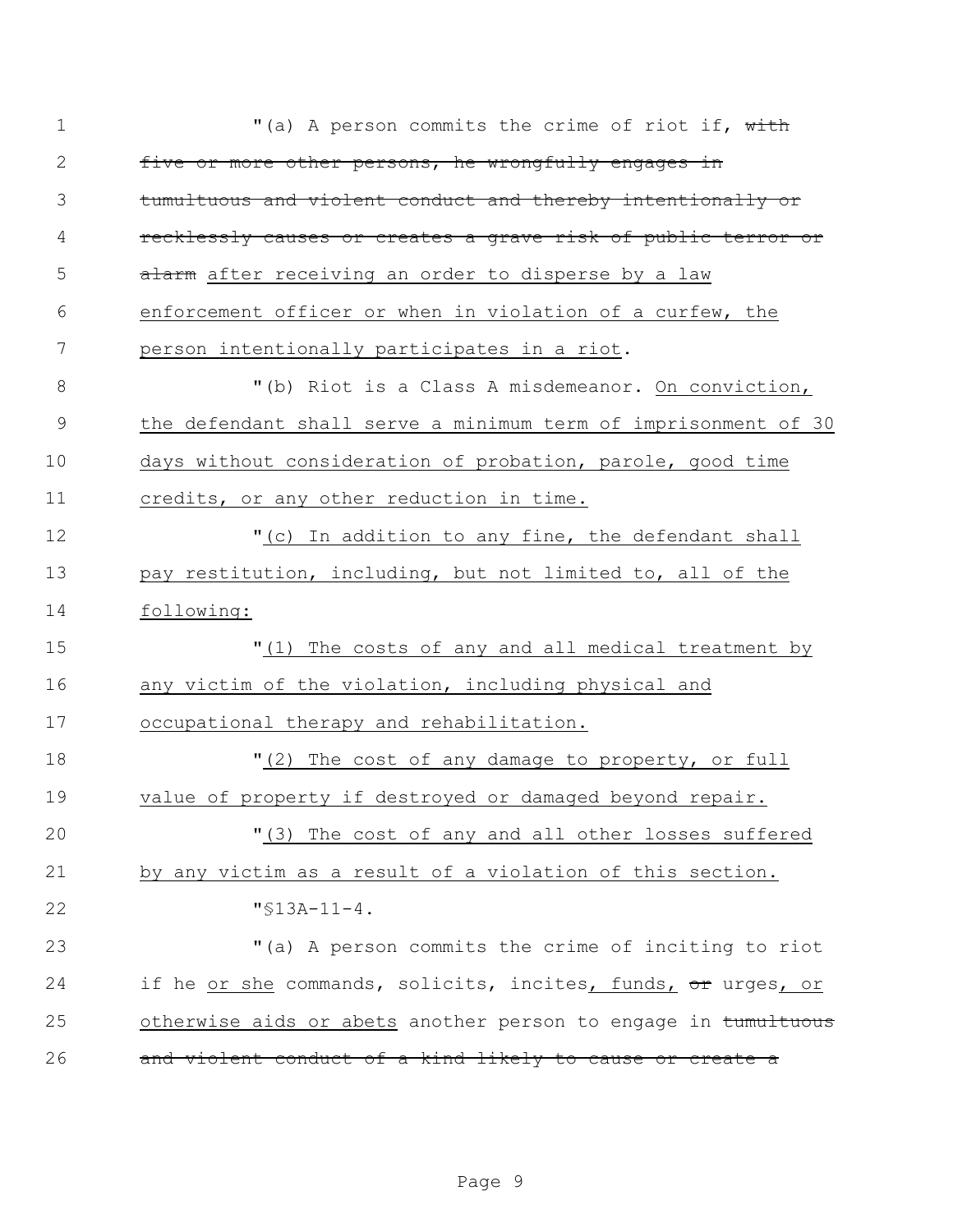| $\mathbf 1$    | grave risk of public terror or alarm a riot or aggravated riot. |  |  |  |
|----------------|-----------------------------------------------------------------|--|--|--|
| $\mathbf{2}$   | "(b) Inciting to riot is a Class A misdemeanor. On              |  |  |  |
| 3              | conviction, the defendant shall serve a minimum term of         |  |  |  |
| 4              | imprisonment of 30 days without consideration of probation,     |  |  |  |
| 5              | parole, good time credits, or any other reduction in time.      |  |  |  |
| 6              | "(c) In addition to any fine, the defendant shall               |  |  |  |
| 7              | pay restitution, including, but not limited to, all of the      |  |  |  |
| 8              | following:                                                      |  |  |  |
| $\overline{9}$ | "(1) The costs of any and all medical treatment of              |  |  |  |
| 10             | or for any victim of the violation, including physical and      |  |  |  |
| 11             | occupational therapy and rehabilitation.                        |  |  |  |
| 12             | "(2) The cost of any damage to property, or full                |  |  |  |
| 13             | value of property if destroyed or damaged beyond repair.        |  |  |  |
| 14             | "(3) The cost of any and all other losses suffered              |  |  |  |
| 15             | by any victim as a result of a violation of this section."      |  |  |  |
| 16             | Section 6. Sections $13A-11-3.1$ and $13A-11-5.1$ are           |  |  |  |
| 17             | added to Article 1 of Chapter 11 of Title 13A of the Code of    |  |  |  |
| 18             | Alabama 1975, to read as follows:                               |  |  |  |
| 19             | $$13A-11-3.1.$                                                  |  |  |  |
| 20             | (a) A person commits the crime of aggravated riot               |  |  |  |
| 21             | if, after receiving an order to disperse by a law enforcement   |  |  |  |
| 22             | officer or when in violation of a curfew, the person            |  |  |  |
| 23             | intentionally participates in a riot, the participants of       |  |  |  |
| 24             | which collectively cause damage to property in an amount which  |  |  |  |
| 25             | exceeds two thousand five hundred dollars (\$2,500) or cause    |  |  |  |
| 26             | physical injury to any one or more persons.                     |  |  |  |
|                |                                                                 |  |  |  |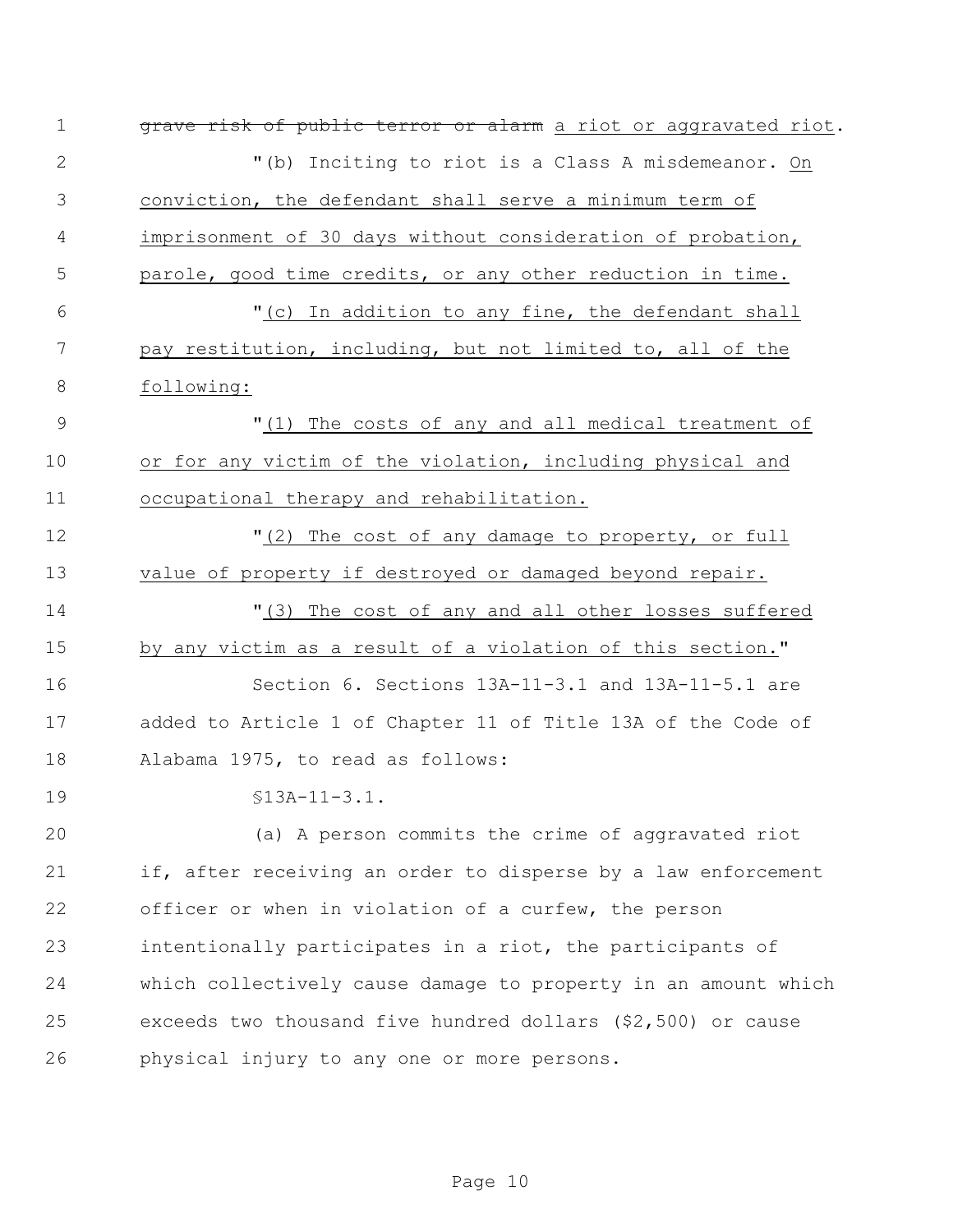(b) Aggravated riot is a Class C felony. On conviction, the defendant shall serve a minimum term of imprisonment of three months without consideration of probation, parole, good time credits, or any other reduction in time. (c) In addition to any fine, the defendant shall pay restitution, including, but not limited to, all of the following: (1) The costs of any and all medical treatment by any victim of the violation, including physical and occupational therapy and rehabilitation. (2) The cost of any damage to property, or full value of property if destroyed or damaged beyond repair. (3) The cost of any and all other losses suffered by any victim as a result of a violation of this section. §13A-11-5.1. (a)(1) A person commits the crime of unlawful traffic interference if the person intentionally or recklessly impedes vehicular traffic by walking, standing, sitting, kneeling, lying, or placing an object in such a manner as to block passage of a vehicle on a public highway or interstate highway. (2) This section does not apply to any of the following: a. A person who, by permit or otherwise, has permission to operate in the public roadway from an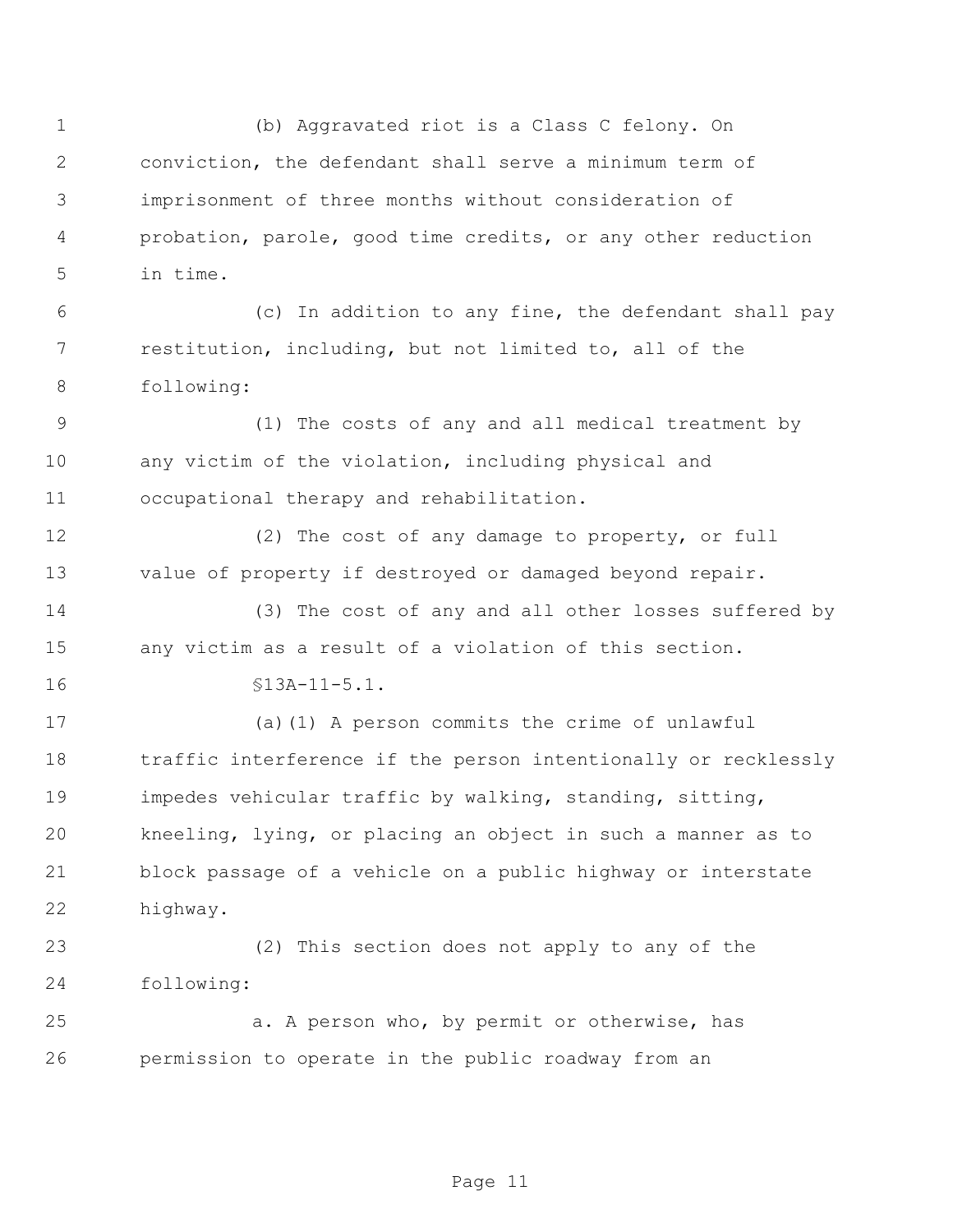appropriate government authority, including a law enforcement officer.

 b. A person who operates in the roadway to direct traffic away from a hazardous road condition, an obstacle, or the scene of an accident.

 (b)(1) Except as provided in subdivision (2), unlawful traffic interference is a Class A misdemeanor.

 (2) On a second or subsequent violation under subdivision (1), or if a violation of this section resulted in physical injury or damage to property, the person is guilty of a Class C felony.

 (c) A defendant convicted of violating this section shall serve a minimum term of imprisonment of 30 days without consideration of probation, parole, good time credits, or any other reduction in time.

 (d) In addition to any fine, the defendant shall pay restitution, including, but not limited to, all of the following:

 (1) The costs of any and all medical treatment of or for any victim of the violation, including physical and occupational therapy and rehabilitation.

 (2) The cost of any damage to property, or full value of property if destroyed or damaged beyond repair.

 (3) The cost of any and all other losses suffered by any victim as a result of a violation of this section.

 Section 7. Section 15-10-3, Code of Alabama 1975, is amended to read as follows: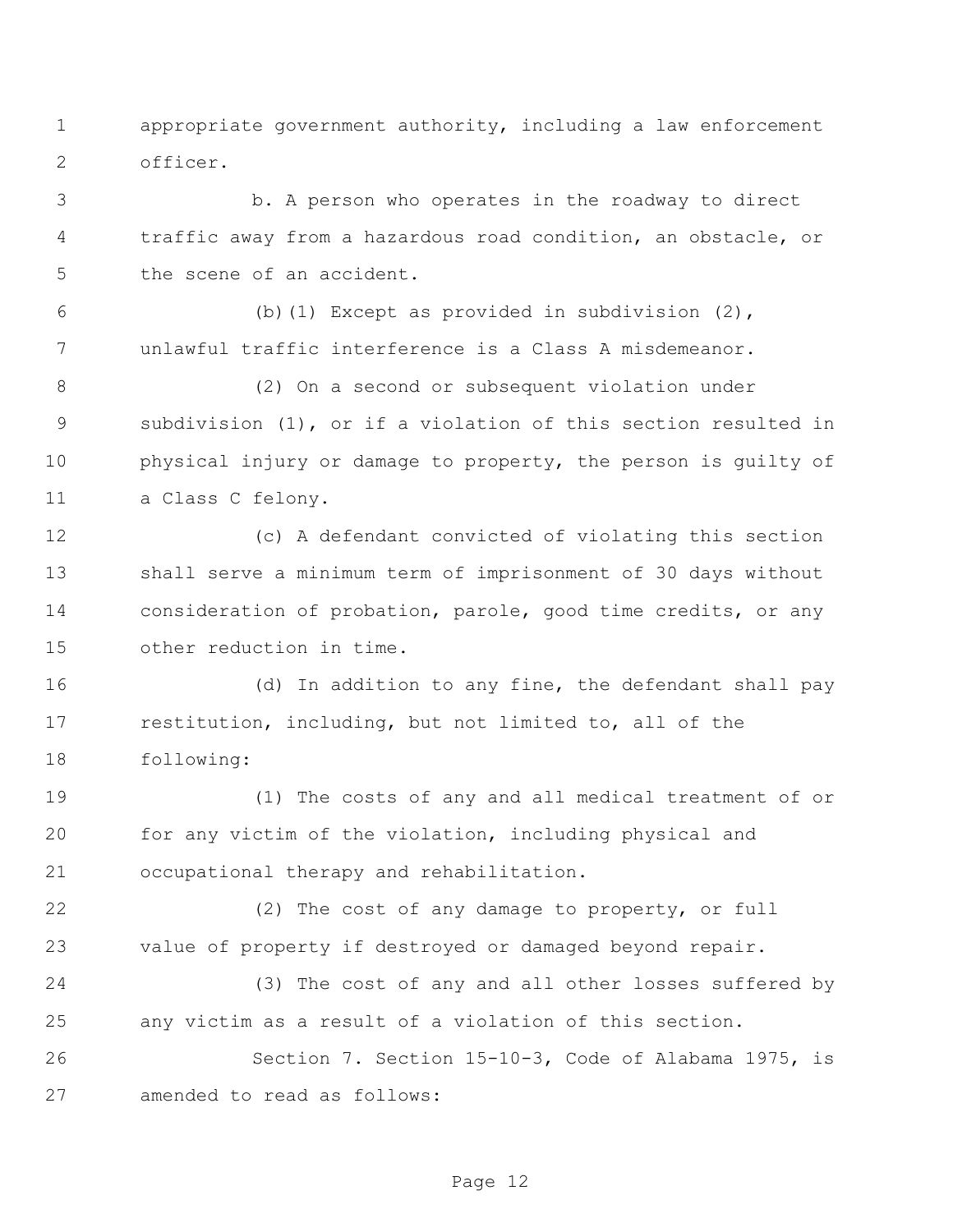"§15-10-3. "(a) An officer may arrest a person without a warrant, on any day and at any time in any of the following instances: "(1) If a public offense has been committed or a breach of the peace threatened in the presence of the officer. "(2) When a felony has been committed, though not in 8 the presence of the officer, by the person arrested. "(3) When a felony has been committed and the officer has probable cause to believe that the person arrested committed the felony. "(4) When the officer has probable cause to believe that the person arrested has committed a felony, although it may afterwards appear that a felony had not in fact been committed. "(5) When a charge has been made, upon probable cause, that the person arrested has committed a felony. "(6) When the officer has actual knowledge that a warrant for the person's arrest for the commission of a felony or misdemeanor has been issued, provided the warrant was 21 issued in accordance with this chapter. However, upon request the officer shall show the warrant to the arrested person as soon as possible. If the officer does not have the warrant in his or her possession at the time of arrest the officer shall inform the defendant of the offense charged and of the fact that a warrant has been issued.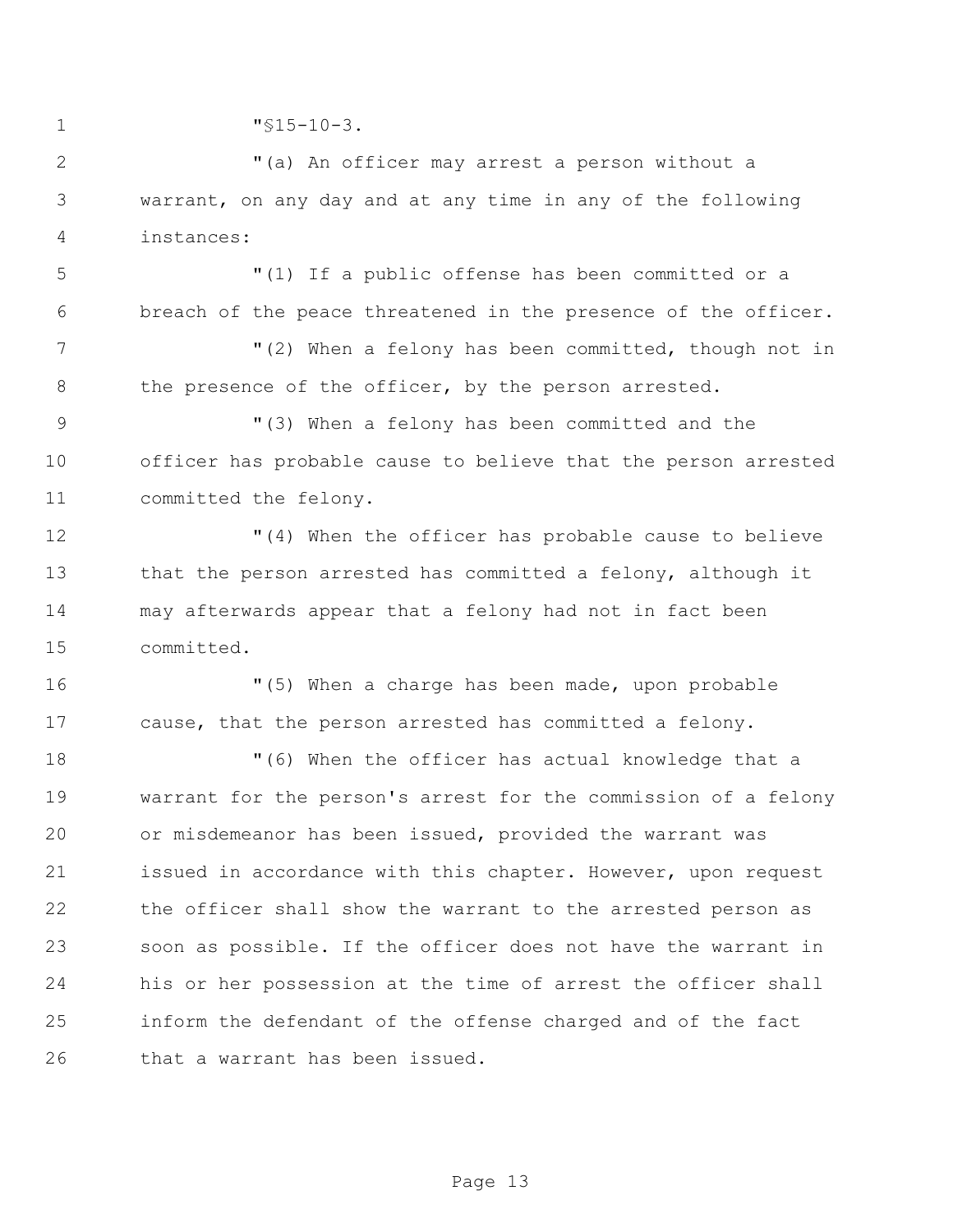"(7) When the officer has probable cause to believe that a felony or misdemeanor has been committed by the person arrested in violation of a protection order, including a domestic violence protection order or an elder abuse protection order, issued by a court of competent jurisdiction.

 "(8) When an offense involves a crime of domestic violence, including domestic violence in the first degree, pursuant to Section 13A-6-130, domestic violence in the second degree, pursuant to Section 13A-6-131, domestic violence in the third degree, pursuant to Section 13A-6-132, interference with a domestic violence emergency call, in violation of Section 13A-6-137, or domestic violence by strangulation or 13 suffocation, pursuant to Section 13A-6-138, in or a violation of a domestic violence protection order, pursuant to Section 15 13A-6-142, or the offense involves the crime of elder abuse  $\frac{1}{3}$  defined in Section 38-9F-3, including elder abuse in the first degree pursuant to Section 13A-6-192, elder abuse in the second degree pursuant to Section 13A-6-193, or elder abuse in 19 the third degree pursuant to Section 13A-6-194, in or a 20 violation of an elder abuse protection order pursuant to 21 Section 38-9F-3, and the arrest is based on probable cause. "(9) When an offense involves assault against a

 first responder in the first degree, as provided under Section 2 of the act adding this amendatory language; assault against a first responder in the second degree, as provided under Section 3 of the act adding this amendatory language; riot, as provided under Section 13A-11-3; inciting to riot, as provided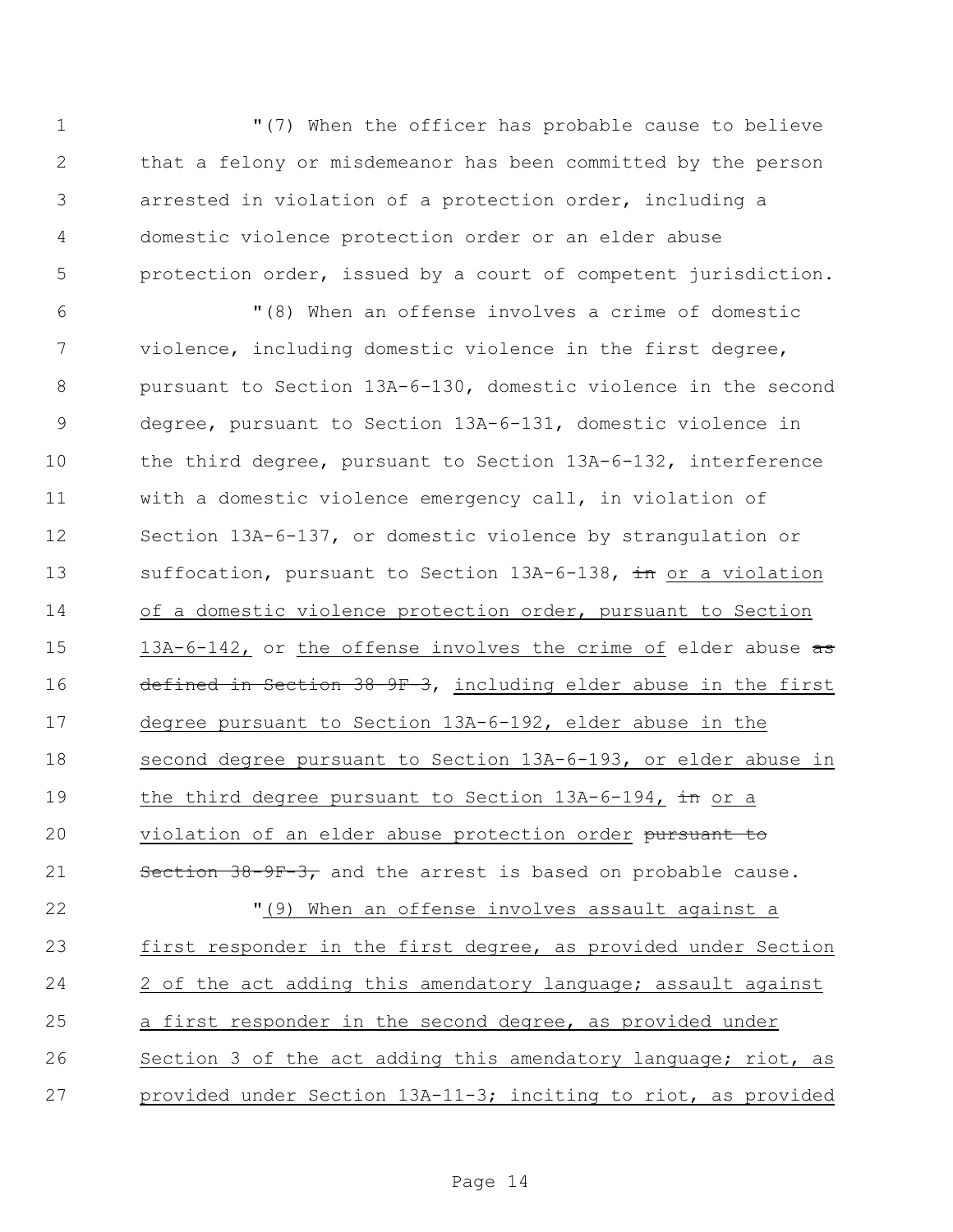under Section 13A-11-4; aggravated riot, as provided under Section 13A-11-3.1; or unlawful traffic interference, as provided under Section 13A-11-5.1.

 "(b) When a law enforcement officer investigates an allegation of domestic violence or elder abuse, whether or not an arrest is made, the officer shall make a written report of the alleged incident, including a statement of the complaint, 8 and the disposition of the case.

 "(c) If the defendant is arrested under this section 10 for committing an act of domestic violence, including domestic violence in the first degree, pursuant to Section 13A-6-130, domestic violence in the second degree, pursuant to Section 13A-6-131, domestic violence in the third degree, pursuant to Section 13A-6-132, interference with a domestic violence emergency call, in violation of Section 13A-6-137, or domestic violence by strangulation or suffocation, pursuant to Section 13A-6-138, in violation of a domestic violence protection order, pursuant to Section 13A-6-142, or an act of elder abuse, including elder abuse in the first degree pursuant to Section 13A-6-192, elder abuse in the second degree pursuant to Section 13A-6-193, or elder abuse in the third degree pursuant to Section 13A-6-194, in violation of an elder abuse 23 protection order pursuant to Section 38-9F-3, the defendant shall be held in custody until brought before the court within 48 hours for the purpose of enforcing the protection order and for consideration of bail in accordance with Section 15-13-190 and the applicable rules of criminal procedure, pending a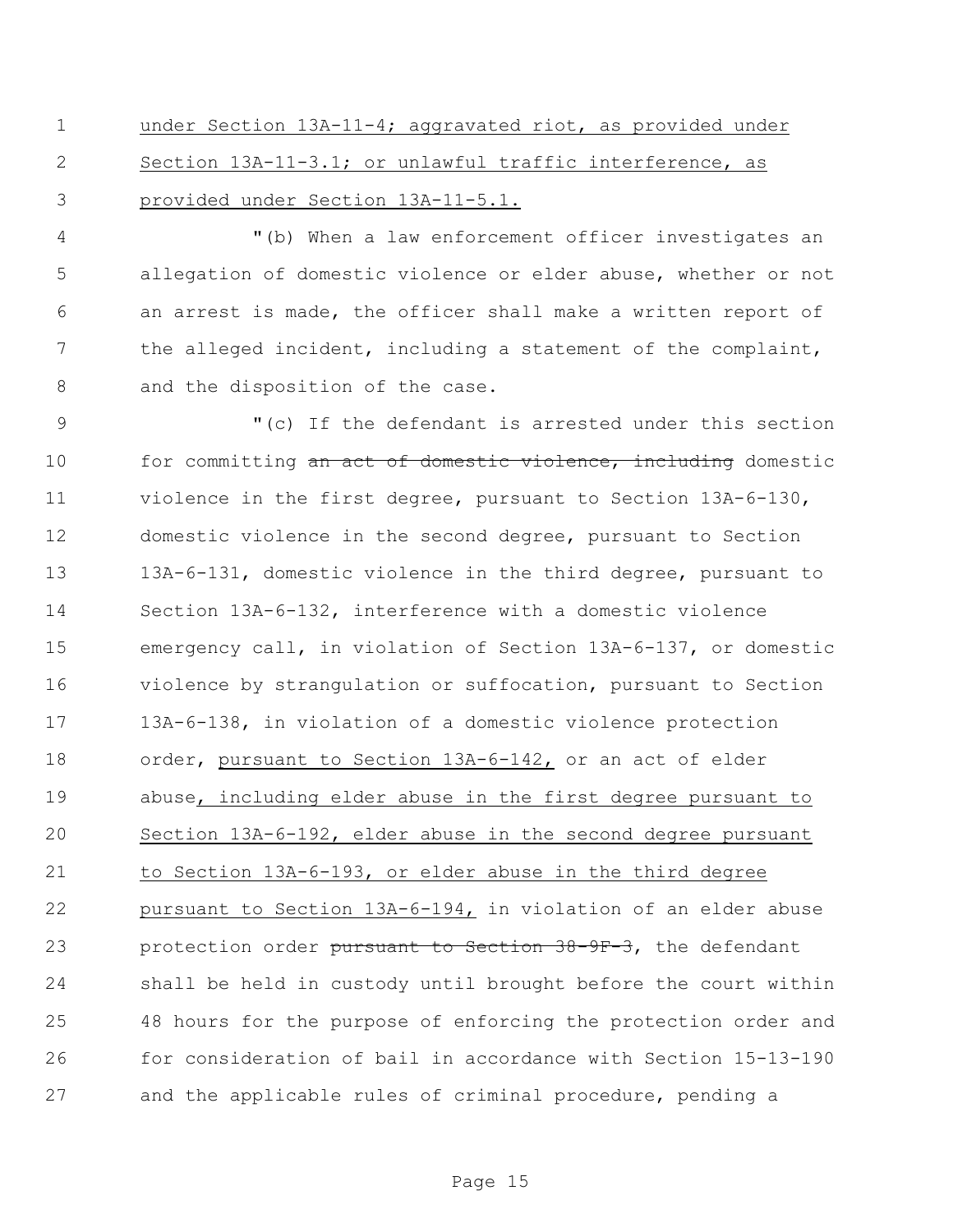hearing. If the defendant is not brought before the court within 48 hours, the defendant shall be subject to bail according to the Alabama Rules of Criminal Procedure. "(d) If the defendant is arrested for committing an act of assault against a first responder in the first degree as provided under Section 2 of the act adding this amendatory language; assault against a first responder in the second degree, as provided under Section 3 of the act adding this 9 amendatory language; riot, as provided under Section 13A-11-3; inciting to riot, as provided under Section 13A-11-4; aggravated riot, as provided under Section 13A-11-3.1; or unlawful traffic interference, as provided under Section 13A-11-5.1; the defendant shall be held in custody until brought before the court within 24 hours for consideration of bail in accordance with Section 15-13-190 and the applicable rules of criminal procedure, pending a hearing. If the defendant is not brought before the court within 24 hours, the defendant shall be subject to bail according to the Alabama Rules of Criminal Procedure." 20 Section 8. (a)(1) As used in this section, the term defunded jurisdiction means a political subdivision of the 22 state that is certified by the Attorney General as having 23 abolished or disbanded, or substantially abolished or

24 disbanded, the law enforcement agency of the political

 subdivision without an intention to immediately reconstitute 26 the agency.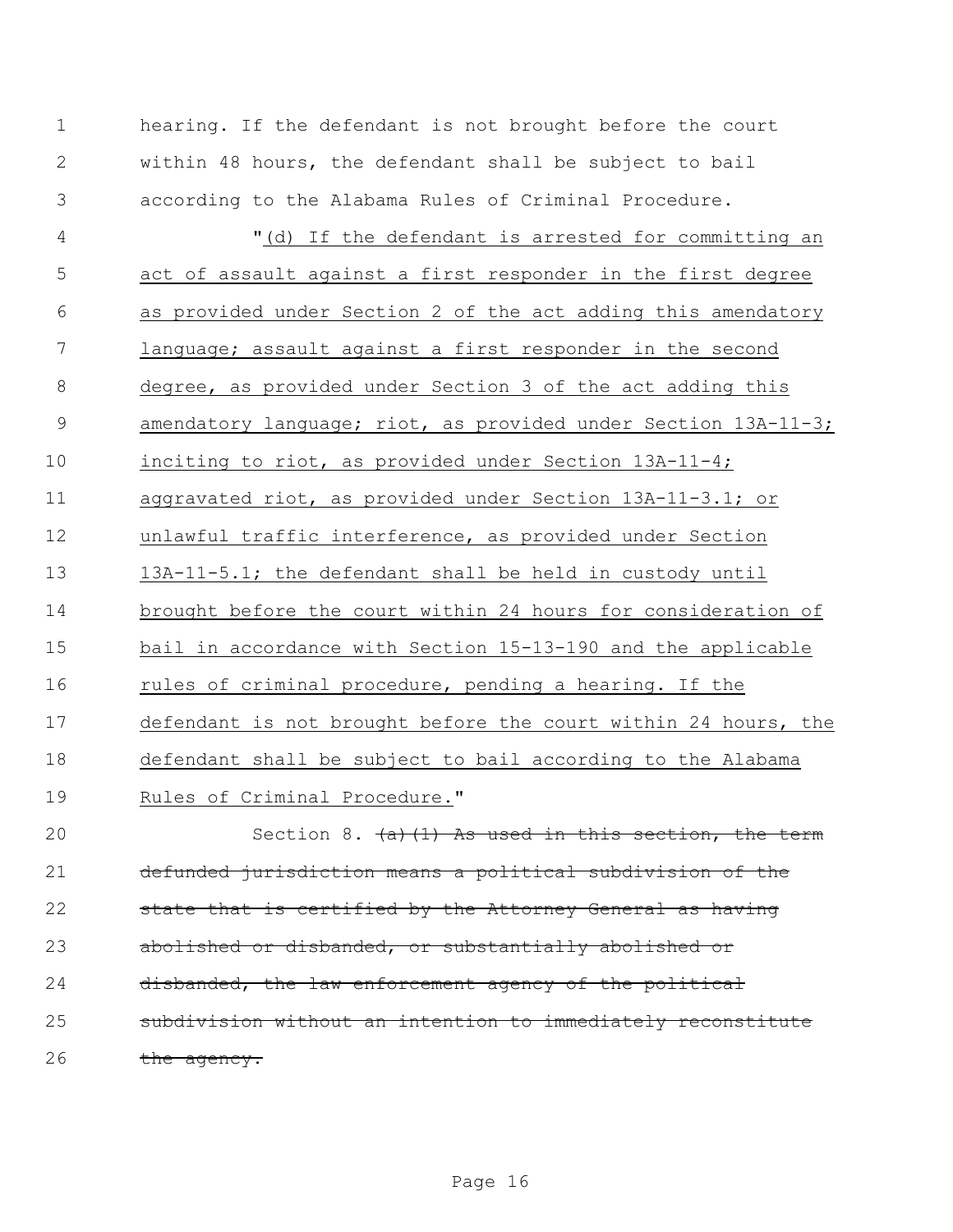| 1  | (2) A rebuttable presumption arises that a political           |
|----|----------------------------------------------------------------|
| 2  | subdivision has substantially abolished or disbanded the law   |
| 3  | enforcement agency of the political subdivision if the         |
| 4  | political subdivision reduces by 50 percent or more the budget |
| 5  | of the law enforcement agency of the political subdivision     |
| 6  | without reallocating a substantial majority of that money to   |
| 7  | another community policing program.                            |
| 8  | (3) A political subdivision may rebut the                      |
| 9  | presumption by proving by clear and convincing evidence that   |
| 10 | the budget reduction was a fiscally appropriate decision as a  |
| 11 | result of a decrease in revenues in the previous fiscal year,  |
| 12 | or by proving that, the budget reduction notwithstanding, the  |
| 13 | law enforcement agency of the political subdivision is         |
| 14 | sufficiently funded to provide law enforcement services to the |
| 15 | political subdivision.                                         |
| 16 | (b) A defunded jurisdiction is not eligible for and            |
| 17 | may not receive any of the following:                          |
| 18 | (1) A state grant, gift, endowment, or any other sum           |
| 19 | of money or aid from the State of Alabama or a department,     |
| 20 | board, or agency thereof.                                      |
| 21 | (2) Any allocation of state revenues directly shared           |
| 22 | with local governing bodies not otherwise quaranteed by the    |
| 23 | Constitution of Alabama of 1901, including, but not limited    |
| 24 | to, revenue from the Rebuild Alabama Act, Act 2019-2, 2019 1st |
| 25 | Special Session; and the net profits derived from the proceeds |
| 26 | of the Alabama liquor stores as provided under Section         |
| 27 | 28-3-74, Code of Alabama 1975.                                 |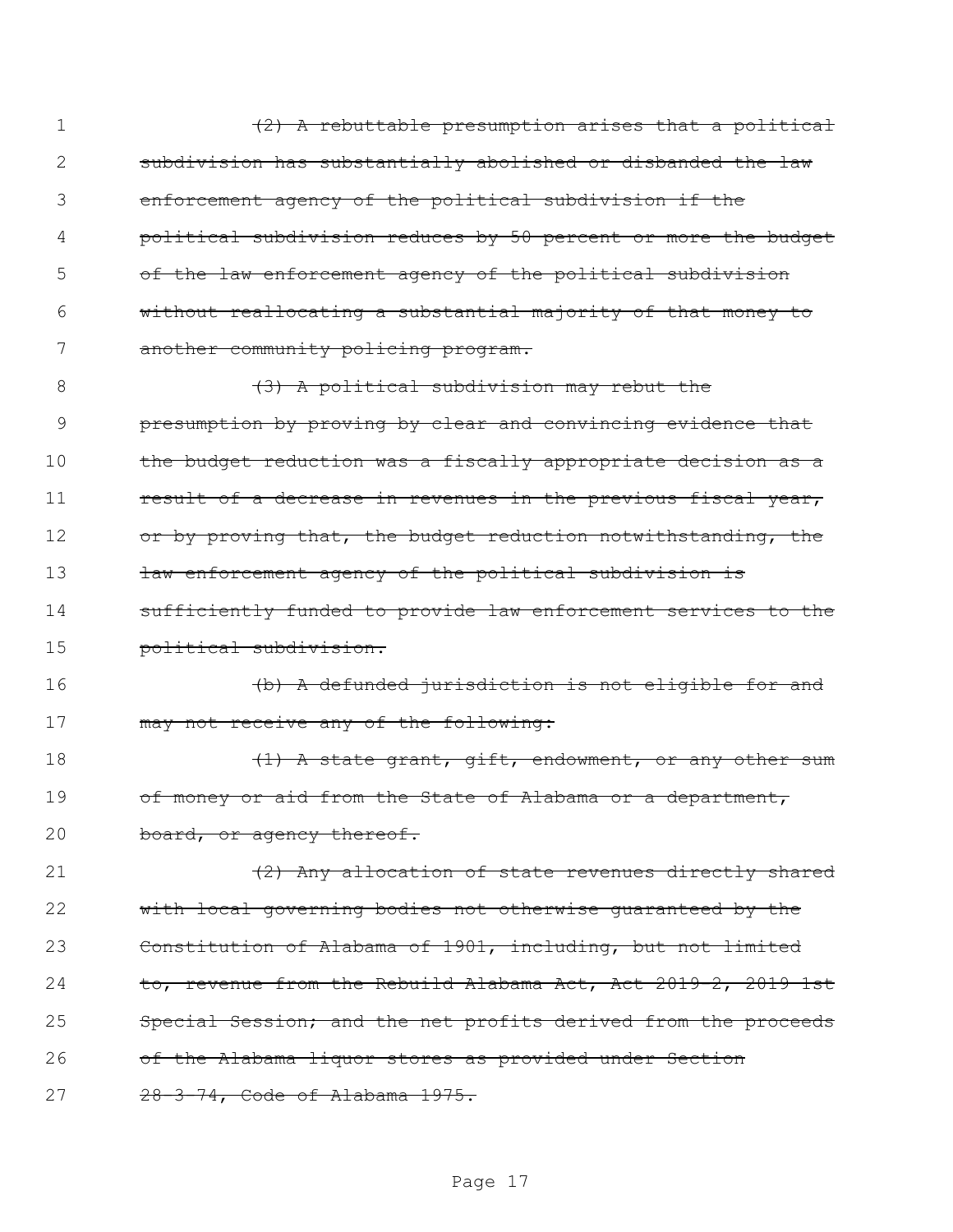| $\mathbf 1$ | (c) Upon certification by the Attorney General that            |
|-------------|----------------------------------------------------------------|
| 2           | a political subdivision of the state is a defunded             |
| 3           | jurisdiction, the state Comptroller shall withhold the         |
| 4           | distribution of the revenue described under subsection (b) to  |
| 5           | which the defunded jurisdiction would otherwise be entitled    |
| 6           | into a special fund within the State Treasury until the        |
| 7           | Attorney General certifies that the political subdivision has  |
| 8           | restored funding to the political subdivision's law            |
| 9           | enforcement agency.                                            |
| 10          | (d) This section does not apply to a political                 |
| 11          | subdivision of the state which, as of the effective date of    |
| 12          | this act, employs less than 20 full-time law enforcement       |
| 13          | officers.                                                      |
|             |                                                                |
| 14          | (a) A political subdivision of the state shall not             |
| 15          | reduce the budget of a law enforcement agency by 50 percent or |
| 16          | more relative to the previous fiscal year, unless any of the   |
| 17          | following apply:                                               |
| 18          | (1) The political subdivision reallocated a                    |
| 19          | substantial majority of the money for another law enforcement  |
| 20          | purpose.                                                       |
| 21          | The budget reduction was a fiscally appropriate<br>(2)         |
| 22          | decision as a result of a decrease in revenues in the previous |
| 23          | fiscal year.                                                   |
| 24          | The budget reduction notwithstanding, the law<br>(3)           |
| 25          | enforcement agency is sufficiently funded to provide law       |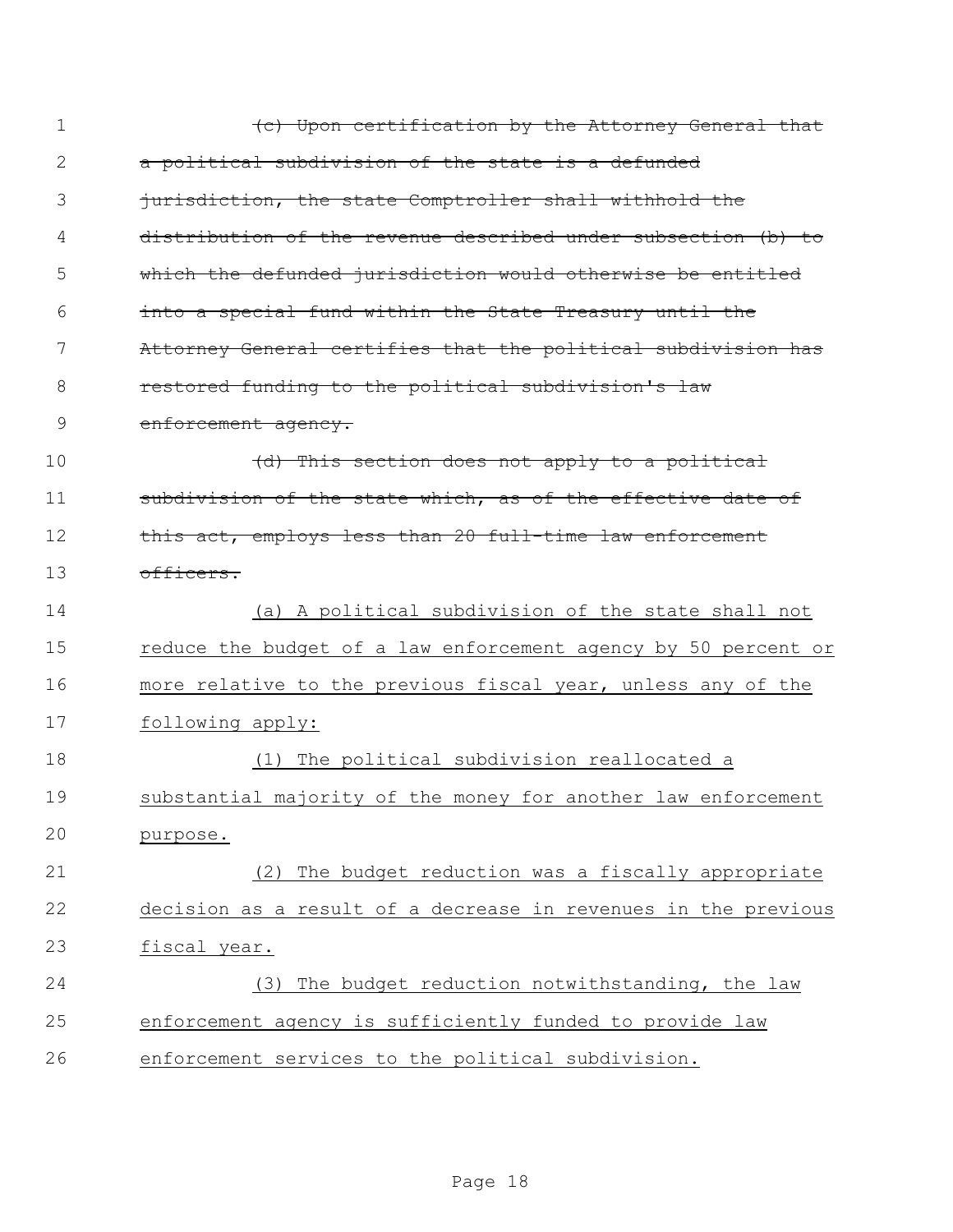(b) If the Attorney General determines that a political subdivision has reduced the law enforcement agency's budget in violation of subsection (a), the Attorney General may bring a declaratory judgment action against the political subdivision to enjoin the reduction in funding. The action shall be brought in the circuit court of the county in which the political subdivision is located.

 (c) This section does not apply to a political subdivision of the state that employs fewer than 20 full-time law enforcement officers.

 Section 9. Although this bill would have as its purpose or effect the requirement of a new or increased expenditure of local funds, the bill is excluded from further requirements and application under Amendment 621, as amended by Amendment 890, now appearing as Section 111.05 of the Official Recompilation of the Constitution of Alabama of 1901, as amended, because the bill defines a new crime or amends the definition of an existing crime.

 Section 10. This act shall become effective on the first day of the third month following its passage and approval by the Governor, or its otherwise becoming law.